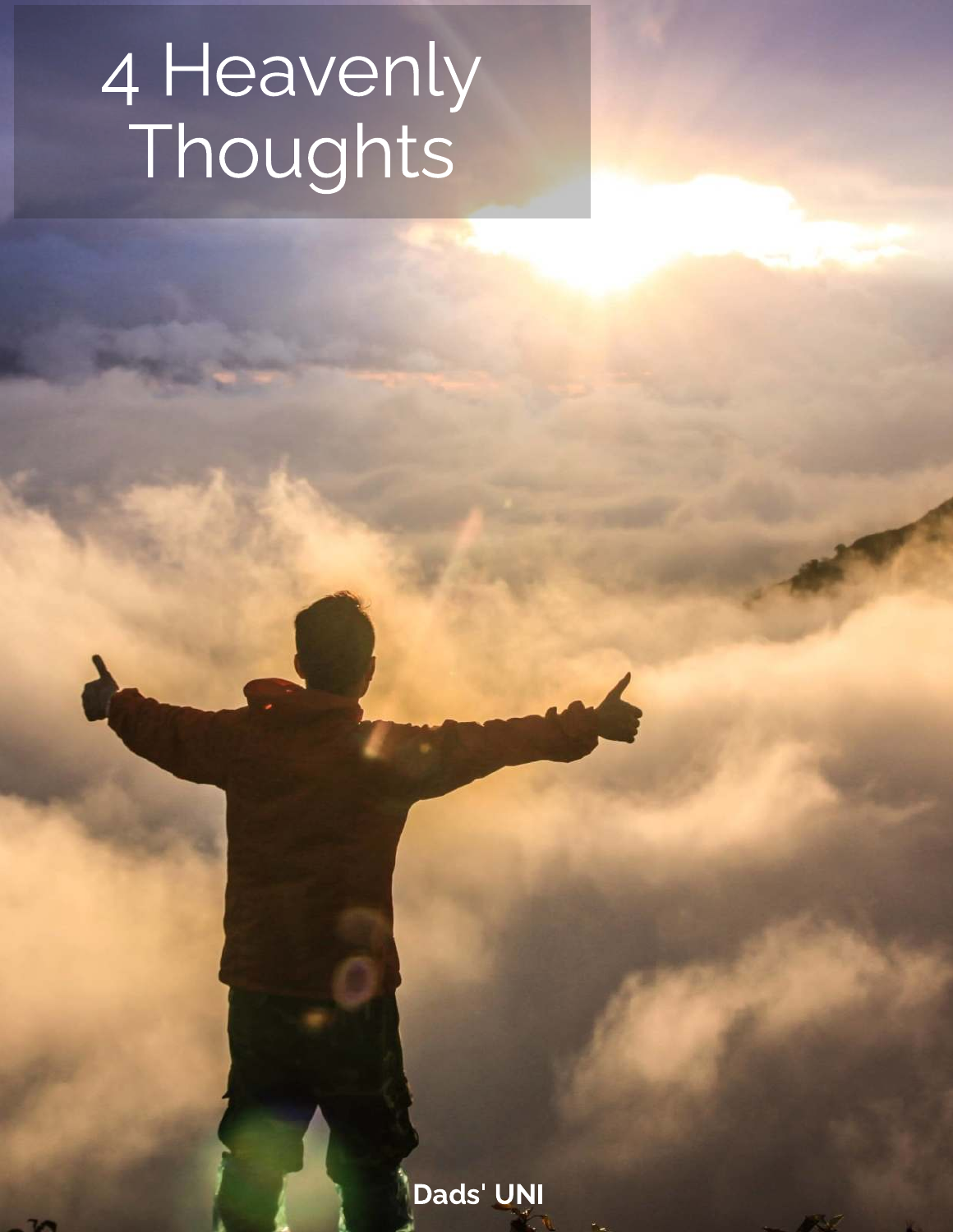## Table Of Contents

| <b>IMPRESSIONS OF HEAVEN</b>    | $\mathcal{P}$   |
|---------------------------------|-----------------|
| A HEART PREPARED FOR HEAVEN     | 6               |
| <b>HOW DOES HEAVEN SEE YOU?</b> | 8               |
| HOLLYWOOD OR HEAVENWARD         | 10 <sup>1</sup> |
| The Ministry Of Dads' UNI       | 11              |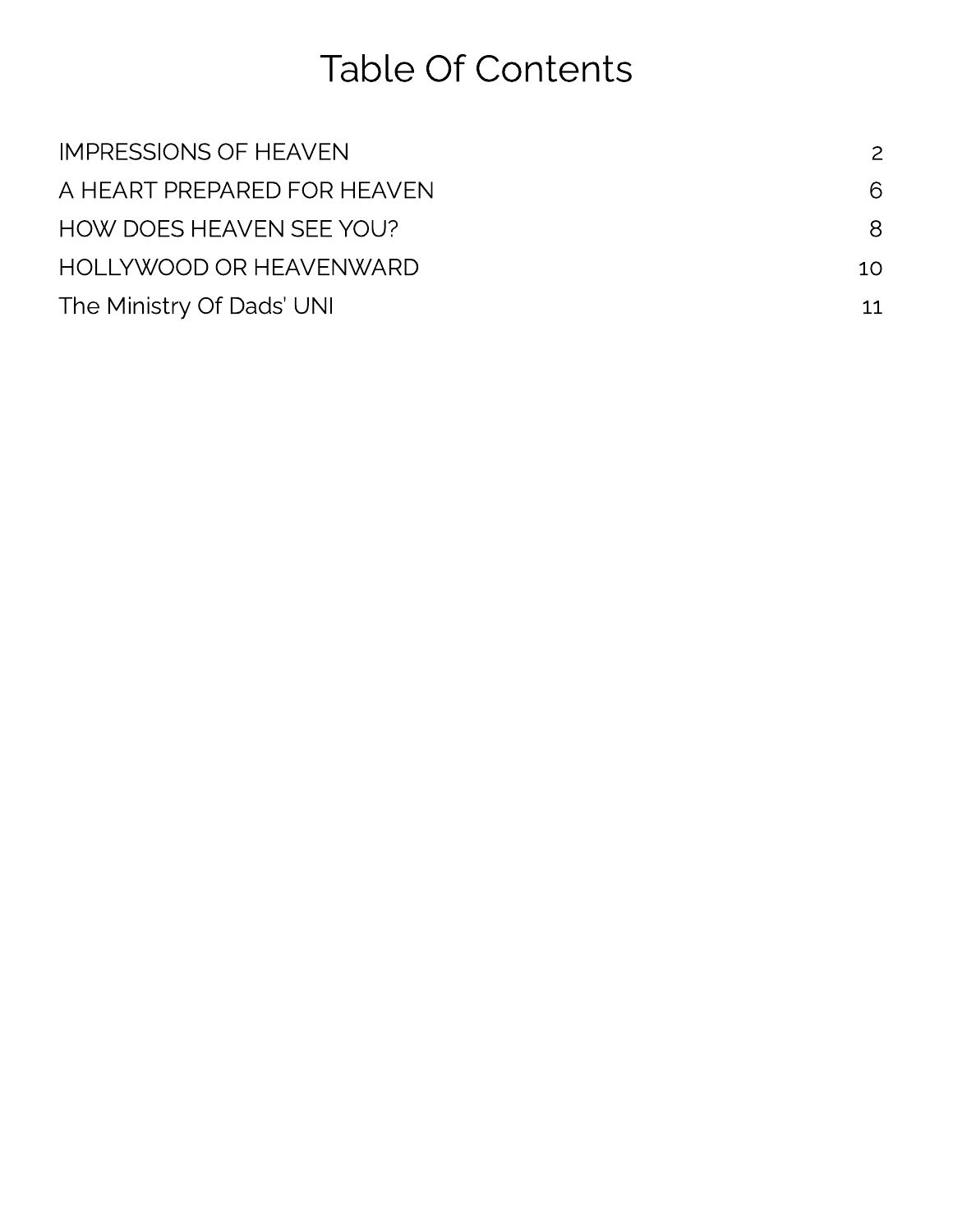### <span id="page-2-0"></span>IMPRESSIONS OF HEAVEN

Throughout the ages, there has probably never been a more important yet elusive question like that about<br>the existence of Heaven. Is Heaven real, what happens after we die, do we merely cease to be or is there an the existence of Heaven. Is heaven. It happens after the existence of Heaven real and the original cease to be<br>After 1962, These such the story weak awardings that I halp we answer reasons adopted themselves, constitute after-life? These are the very real questions that I believe every person and internet containing throughout their life.

The evidence for the reality of Heaven is available everywhere but must be perceived by the heart and not merely understood by the mind alone.

Even the fact that every member of the human family asks themselves questions about Heaven is a clue we<br>should not discount lightly. should not discount lightly.

who follows is a short list contained some specific into what the Bible teacher into what the Bible teacher the<br>Also have the Bible teacher in the Bible teacher the Bible teacher about Heaven. The Bible teacher the Bible t are however far more biblical insights about Heaven available for those who would like to study them in scripture.

#### Many mansions

(John 14:2) In My Father's house are many mansions; if it were not so, I would have told you. I go to prepare a place for you.

 $T$  is a wonderfully component scripture that reveals that  $\epsilon$  is a wonderfully component that  $\epsilon$  is a wonderfully component that  $\epsilon$  is a room for every  $\epsilon$  and  $\epsilon$  is a room for every  $\epsilon$  and  $\epsilon$  is a room for e ensure that there is a place for every believer, no matter how many come seeking entrance into this place of eternal peace and joy.

#### The kingdom of God is open to every nationality and ethnic group, all are welcome in God's house.

member and exclusive in the fact that it is a place for believers only. Those who have mocked God and member and exclusive in the fact that it is a place for believers only. These internate international and an<br>Heaven's reality and lived their lives apart from Him have already made their choice and excluded<br>Heavenlyne from the matrix found in the eternal joys found in Heaven. Although even those who choose not to be a statement of t<br>In the extensive subject that we want to be a shown a heaven those who choose not to be a statement about the opportunity while they remain alive to change their mind about God, their eternal destination can also change accordingly. Heaven is both **inclusive** and exclusive, inclusive in the way it welcomes every person as an honored

### Angelic life

(Matthew 22:30) For in the resurrection they neither marry nor are given in marriage but are like angels of God in heaven.

I have previously been informed about some comments on this scripture, that it in some way lessens the value of<br>Value of Heaven in people's eyes because they would not be able to enjoy the physical pleasures associated with our humanity. It is however important to understand that our sexuality was given to us as a means of where  $\frac{1}{\sqrt{2}}$  is however important to understand to understand that our sexuality was given to us as  $\frac{1}{\sqrt{2}}$  is  $\frac{1}{\sqrt{2}}$  in  $\frac{1}{\sqrt{2}}$  and  $\frac{1}{\sqrt{2}}$  and  $\frac{1}{\sqrt{2}}$  is  $\frac{1}{\sqrt{2}}$  ( $\frac{1}{\sqrt{2}}$  and  $\$ procreation when we were told to "Be fruitful and multiply, ll the earth and subdue it" (Genesis 1:28)

once we have the time introduction and stepped into the joys of Heaven, the time the statute is the time are broken and the physical desires that dwelt within them are also broken. Heaven's unending joy will supersede all desires we previously had for the things of this world.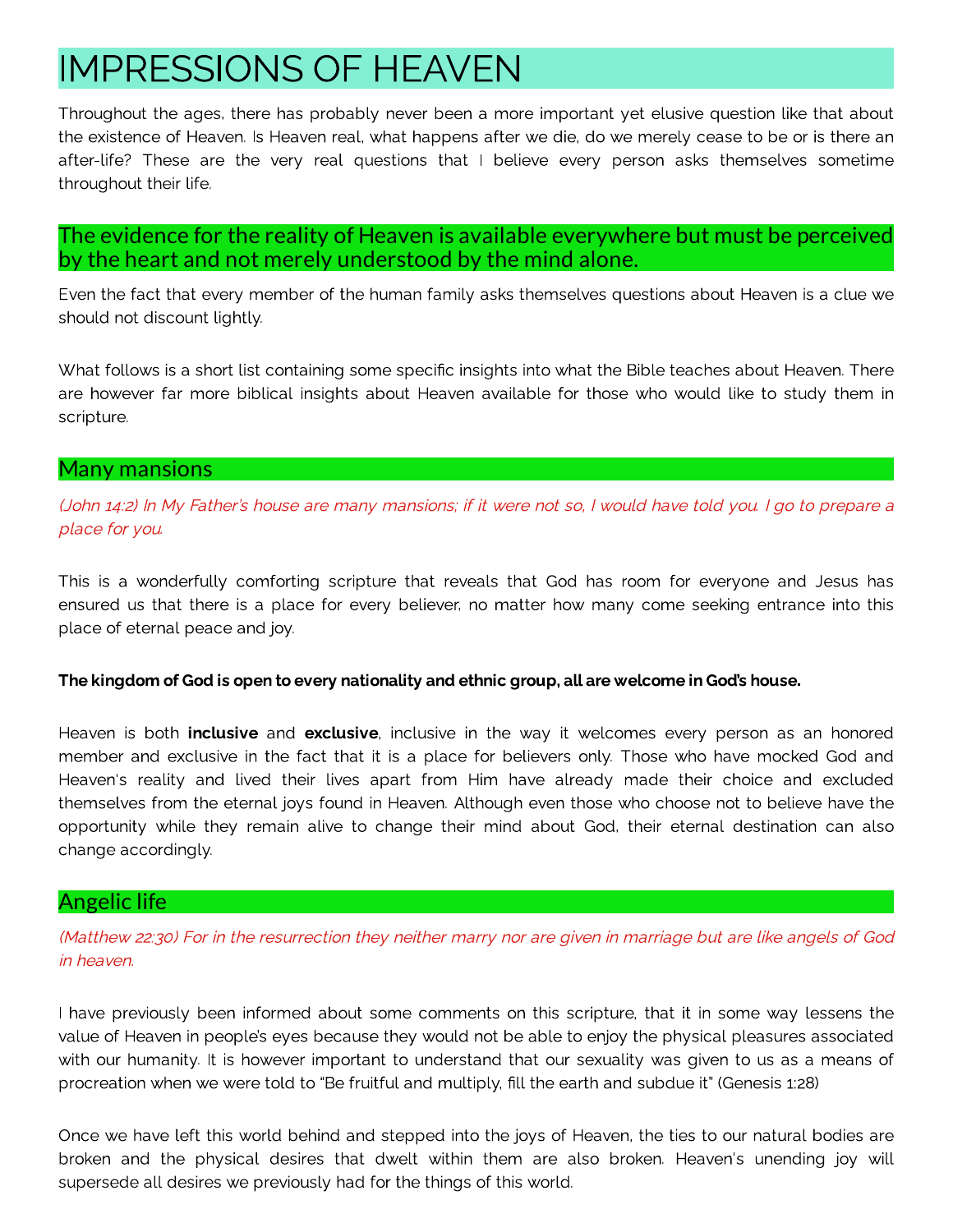### Gate of Heaven

(Genesis 28:10-12) Now Jacob went out from Beersheba and went toward Haran. So he came to a certain place and stayed there all night, because the sun had set. And he took one of the stones of that place and put it at his head, and he lay down in that place to sleep. Then he dreamed, and behold, a ladder was set up on the earth, and its top reached to heaven; and there the angels of God were ascending and descending on it.

(Genesis 28:17) And he was afraid and said, "How awesome is this place! This is none other than the house of God, and this is the gate of heaven!"

### Our life upon the earth is our God-given opportunity to decide whether we desire to live in God's presence forever in Heaven.

We stand at the threshold of Heaven every day and by our beliefs and actions, we choose our eternal path and influence others in their choices also. God's angels are busy in this world trying to protect us along our life's journey and to thwart the plans that the evil one, the Devil, has for you.

We are however given free will by God to make our own choices and we alone are responsible for those choices.

### God's breath in man

(Genesis 2:7) And the Lord God formed man of the dust of the ground and breathed into his nostrils the breath of life; and man became a living being.

God is spirit, and as spirit is not bound by the constraints of natural life as we know it here on earth, for it is He who made us and the world we live in. God is also eternal and lives outside of what we understand as 'time' and when He breathed into man, we became a spiritual and eternal beings as well.

It is for this reason that it is vitally important for each of us to ensure that we choose wisely when we are deciding our eternal home, for wherever we choose to spend it, it will be forever.

### All sorrow gone

(Revelation 21:4) And God will wipe away every tear from their eyes; there shall be no more death, nor sorrow, nor crying. There shall be no more pain, for the former things have passed away."

Not only are the external joys of Heaven something to be seen with our eyes, but in truth, they are realized in our hearts and experienced inside our souls. The greatest joy will be found in our release from every pain and suffering we have endured upon the earth and in the eternal thrill of meeting our Creator in person.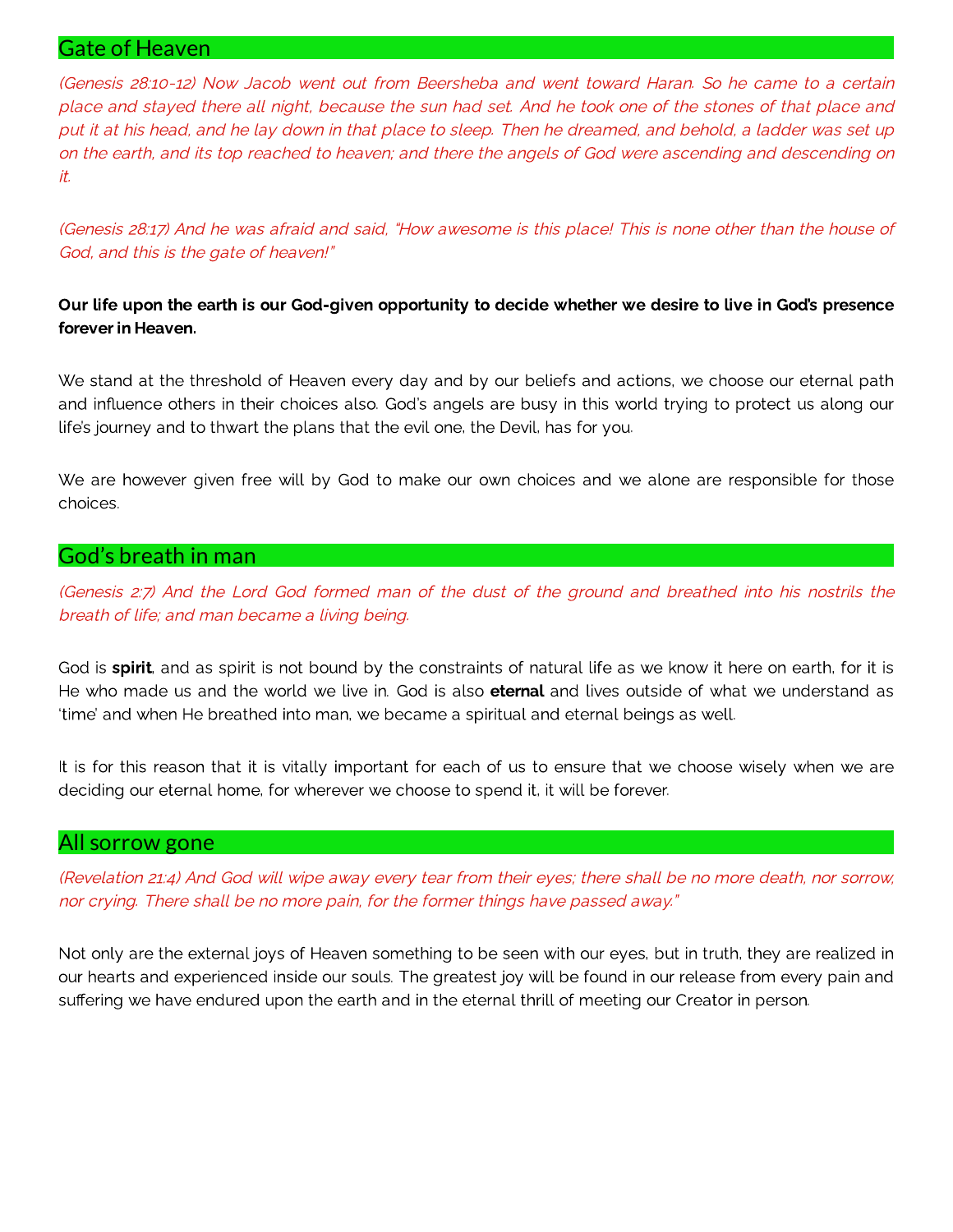### Eternity already in our hearts

(Ecclesiastes 3:11) He has made everything beautiful in its time. Also He has put eternity in their hearts, except that no one can find out the work that God does from beginning to end.

This is clearly one of the greatest clues we can acknowledge when looking for insights into Heaven. This fact<br>alone deserves serious consideration, that throughout the history of man there has always been an alone deserves serious serious serious consideration, that throughout the history of man there has always been an understanding of and a pursuit of Heaven.

In every place and at every time Mankind has been aware of Heaven's existence, and in that awareness has sought to know God.

### The Lord's Prayer

(Matthew 6:9-13) In this manner, therefore, pray:

Our Father in heaven, Hallowed be Your name. Your kingdom come. Your will be done On earth as it is in heaven. Give us this day our daily bread. And forgive us our debts, As we forgive our debtors. And do not lead us into temptation But deliver us from the evil one. For Yours is the kingdom and the power and the glory forever Amen.

The Lord's Prayer above is one of the most well-known verses of scripture and clearly articulates 4 specific aspects of Heaven for us to understand.

1. God dwells in Heaven, it is His Throne Room

 We see that God's will is done in Heaven and He desires for His will to be done here on earth as well, 2. especially in the lives of every believer.

3. We see that God's kingdom is coming here to earth

4. We see that God's kingdom (which we will share with Him) will last forever.

### Jesus opens the door

(John 14:6) Jesus said to him, "I am the way, the truth, and the life. No one comes to the Father except through Me.

When God sent His beloved Son Jesus into the earth to pay the price for our sins, it was so that we as a<br>fallen creation could be brought back into God's eternal blessing and enjoy the joys of walking with Him Fallen creation could be brought back into God's eternal backet in the joys of walking with Him.<br>eternally in Heaven. Jesus' victory on the cross (paying for our sins) and overcoming death itself (in His resurrection) opened the door for everyone who believes in Him to follow Him into Heaven as His beloved

Heaven itself, that greatest of human questions, is glimpsed in many different snapshots in the scriptures of<br>the Bible. The shortlist that I have mentioned is like merely placing only the tip of your toe into the great se the Bible. The shortlist that I have mentioned is like merely placing only the tip of your toe into the great sea of eternity.

As fathers and parents surely our greatest concern is the well-being of our children, in light of this I suggest that we should focus not only on our child's future prosperity in this world but even more so that they enjoy a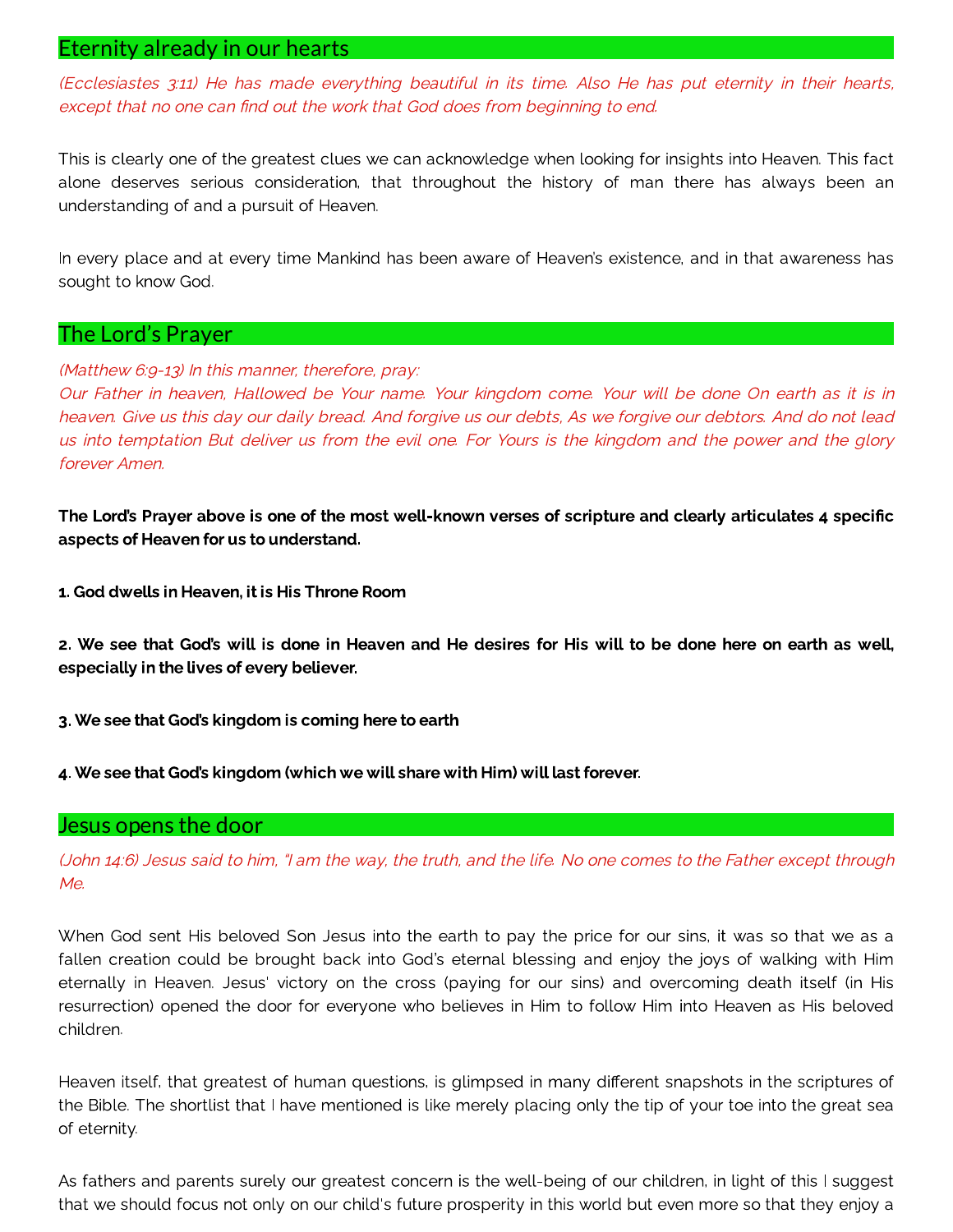Of one thing we can be sure, Heaven is a wonderful place and every one of us has a personal invitation from God to come and make our eternal home with Him.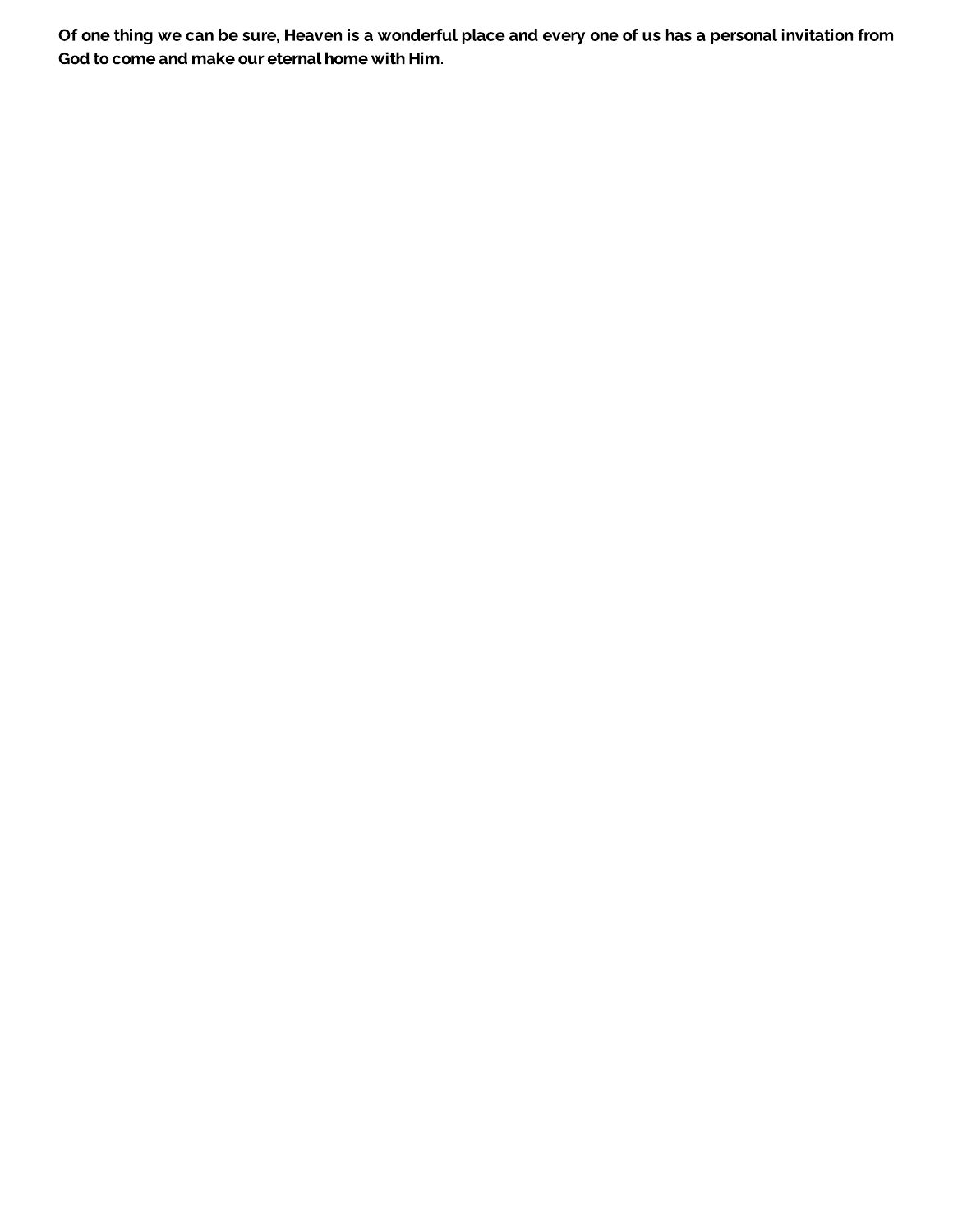### <span id="page-6-0"></span>A HEART PREPARED FOR HEAVEN

When your wife's pregnancy is complete and a child is born into the world they arrive with a perception of<br>God's reality, however, it is often during life's difficulties that some choose to reject that knowledge. This process involves a subtle decision being made, a decision whether to believe in God and to pursue Heaven or to mentally allocate 'spiritual' things as unreal or unknowable. to mentally allocate 'spiritual' things as unreal or unknowable.

These decisions once made will either our choice to believe or attempt to our choice Not to validate our choice to believe or attempt to justify

In the Gospel Of Mark (4:3-20) Jesus spoke a parable revealing how the truth of God's Word reaches every person in the world in some way and shows that it is their responses to that truth that ultimately determine whether or not they attain eternal life. In the Parable of the Sower Jesus lists 4 different heart responses and reactions to hearing the Word of God.

### The seeds that fell by the wayside

The good news of the salvation that is available through Jesus Christ (God's Son), is spoken of throughout the<br>whole world. For some people the gospel merely seems like a 'fairy story' or a 'religious legend' and it does not resonate within their hearts, this is because they already made an unconscious decision and not resonate within the sonate  $\frac{1}{n}$  is the cause the state  $\frac{1}{n}$  and  $\frac{1}{n}$  and  $\frac{1}{n}$  and  $\frac{1}{n}$  and  $\frac{1}{n}$  and  $\frac{1}{n}$  and  $\frac{1}{n}$  and  $\frac{1}{n}$  and  $\frac{1}{n}$  and  $\frac{1}{n}$  and  $\frac{1}{n}$  and  $\frac$ compartmentalized the gospel as 'not being true' and have therefore rejected it.

The Bible states in Mark's Gospel that the devil comes immediately to steal the truth away from those people, lest they be saved.

#### The seeds that fell on stony ground

For others, the story of Jesus Christ and salvation seems like a pretty good idea, so they immediately say: 'I'll<br>give it a go!' But because these people don't take the time to consider the importance and implications of such a decision, they lack the inner strength and the commitment required for their faith to survive through times of adversity. The Bible states that these people stumble immediately when any adversity arises and times of adversity. The Bible states that these people stumble immediately when any adversity arises and reject their faith.

These people often become those who say "Been there, done that" when they are approached by someone trying to encourage them to believe and be saved.

### The seeds that fell among thorns

The third heart response we see Jesus speak of is those who hear the message of salvation and accept it but<br>maintain a degree of independence. The ability to live for God successfully is stifled because the room required in their heart to love God fully is cluttered with other things. The cares of the world, the deceitfulness of riches and the desires for other things entering their hearts choke out the effectiveness of deceitefulness of riches and the decarts for other things entering their hearts choke out the experiments of

 $\mathcal{B}_\text{S}$  not choosing to put God rst in the first in the kingdom of God and  $\mathcal{B}_\text{S}$  and  $\mathcal{B}_\text{S}$  and  $\mathcal{B}_\text{S}$  and  $\mathcal{B}_\text{S}$  and  $\mathcal{B}_\text{S}$  and  $\mathcal{B}_\text{S}$  and  $\mathcal{B}_\text{S}$  and  $\mathcal{B}_\text{S}$  eventually they fall away from the faith.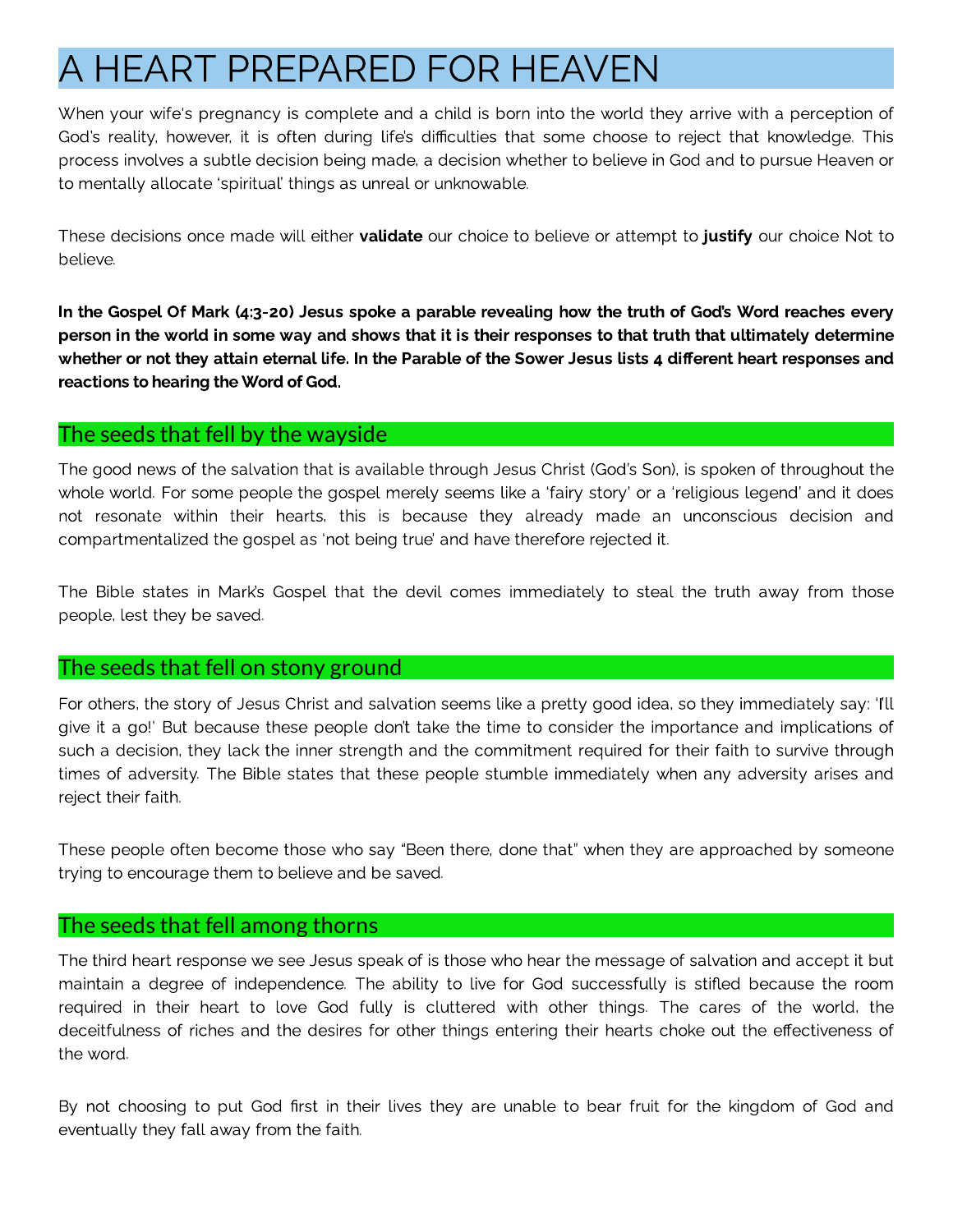### The seeds that fell on good ground

The last heart response that Jesus spoke about identified the group of people who can succeed in this most important area of life. They are those who fully accept the truth of God's word, allowing His will and purposes in their hearts and lifestyle. Loving God becomes their daily desire, and because they have made room for Him in their hearts they experience the joy of bearing fruit that will remain into eternity. To these people, the pursuit of heaven becomes a passion that is outworked joyfully in their daily lives. To them, the difficulties we all face are merely hurdles to be jumped because they have an eternal perspective on life.

### Eternity holds no terrors for them for the Holy Spirit has given them an assurance of God's goodness and mercy awaiting them in heaven.

I'm often saddened by the number of people who say they believe in God and yet by their admission are living a lifestyle that they know does not match that belief. Some I'm sure secretly have the thought that they will live the life they choose here on earth and then get right with God when they are on their deathbed. The trouble with this strategy of getting into heaven **is that sin has a way of constantly hardening our hearts** against God, and eventually, we become unable to change and choose the Christian life we know we should.

### Eternal Consequences

Life is full of choices, and making the right choices leads to the right outcomes while making wrong choices takes us into areas that we may very well regret. As fathers, we have a huge amount of influence on the lives of our children, and it is for this reason that I encourage all men to teach their children the Bible stories at a young age. Ultimately, they like us will have to make their own decision whether or not to believe in and follow Jesus Christ but by teaching them God's word we give them the best chance of enjoying eternity with us.

As someone said recently 'Eternity is a long time to be wrong!'.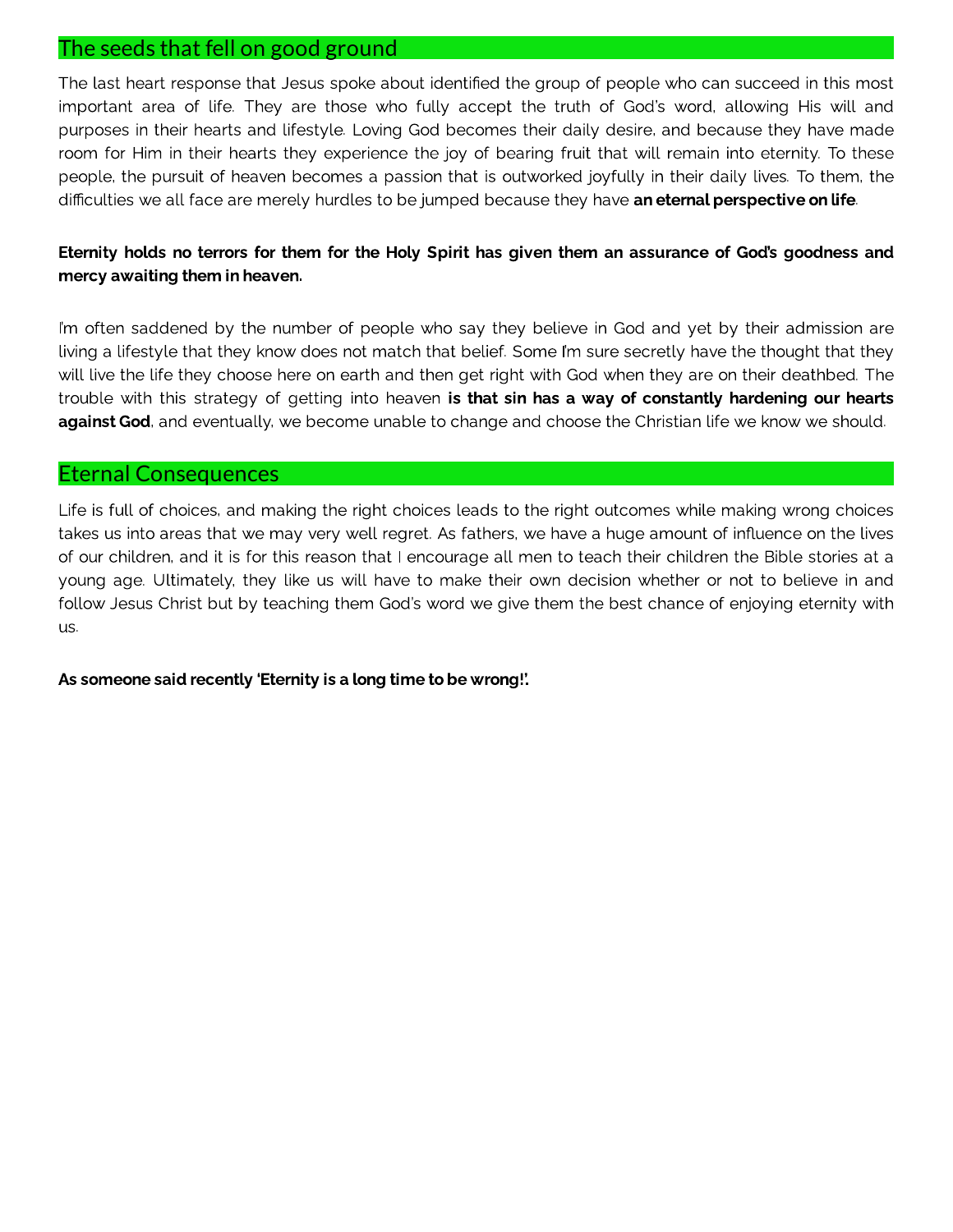### <span id="page-8-0"></span>HOW DOES HEAVEN SEE YOU?

I think one of the more interesting questions we could ask ourselves occasionally is "How does heaven see<br>me?" Being able to find the heart and mind of God on this and many other subjects is not always easy, but me. " Being able to not to not to not the heart and mind of God on the many other subjects is not always easy, but there are some insights available that can assist along the way to nding this out.

Often as men, we can unconsciously fall into the habit of judging ourselves merely by the results we may or<br>may not be currently seeing in our life. Often for a man, the results we look for can be in ministry or business, or our personal life at home. Are we achieving what we hoped to achieve? Are we providing well for our or our personal life at home. Are we achieve at home and what we have we have well for a real for our providing what we have a father  $\alpha$  is a father  $\alpha$  our providing what we provide the set of  $\alpha$  is a father  $\alpha$  on family? Am I making good parenting decisions? Is my life with God on track? How am I doing as a father? Do I have a good marriage?

As important as all these areas are in our lives as a man, they are still external results, and if we merely stay<br>on the merry-go-round of achieving results all our lives we may miss our divine destiny. I would suggest tha the merring-go-round of achieving results all our may miss our diving the sumplements ouggest that<br>there is an insight that is found in our belief system that can release much of the pressure that a 'results mentality' brings.

when the eyes of heaven look down upon upon upon upon upon upon  $\mathbb{R}$ . Do they see  $\mathbb{R}$  is a success? Do the expected to the expected  $\mathbb{R}$ . Do they see a man who is struggling to do his best in dicult circumstances? I believe the answer to all these questions is No!

Heaven does not see our lives as we see them. The eyes of heaven see beyond human achievements or<br>failures, and judge according to eternal heavenly values and not as men judge. One of the most powerful insights I have received into how heaven really operates, I received from my grandmother. insights I have received into how heaven really operates, I received from my grandmother.

She was not theologically trained, and probably couldn't recite all the books of the bible in order, and<br>position them in a historical timeline in under fifteen seconds, but she possessed a quality that I long for in position them in a historical timeline in under fteen seconds, but she possessed a quality that I long for in my own life, and have rarely glimpsed within the modern church.

### The quality of spirit she possessed was that of grace and love.

All my family felt it and responded to it, we all knew that no matter what went wrong in our lives or what mistakes we made, 'grandma' would always be there with a listening ear.

### I think that unconsciously we all knew that no matter what, she accepted us and loved us just how we were.

She didn't try to change us, or to make us conform to some family standard, she just loved us and left the rest up to God. You know, heaven is like that too, it doesn't require results from us for acceptance or place burdens upon us that we can't bear.

when the eyes of heaven look down upon upon upon upon upon  $\epsilon$ reach into a human heart and ll it with peace and hope.

When the eyes of heaven look down upon us they are filled with grace and understanding that we are<br>merely made of dust and are destined for many struggles and failures in life, and yet we are accepted and merely made of dust and are destined for many struggles and failures in life, and yet we are accepted and cherished as heaven's dear children.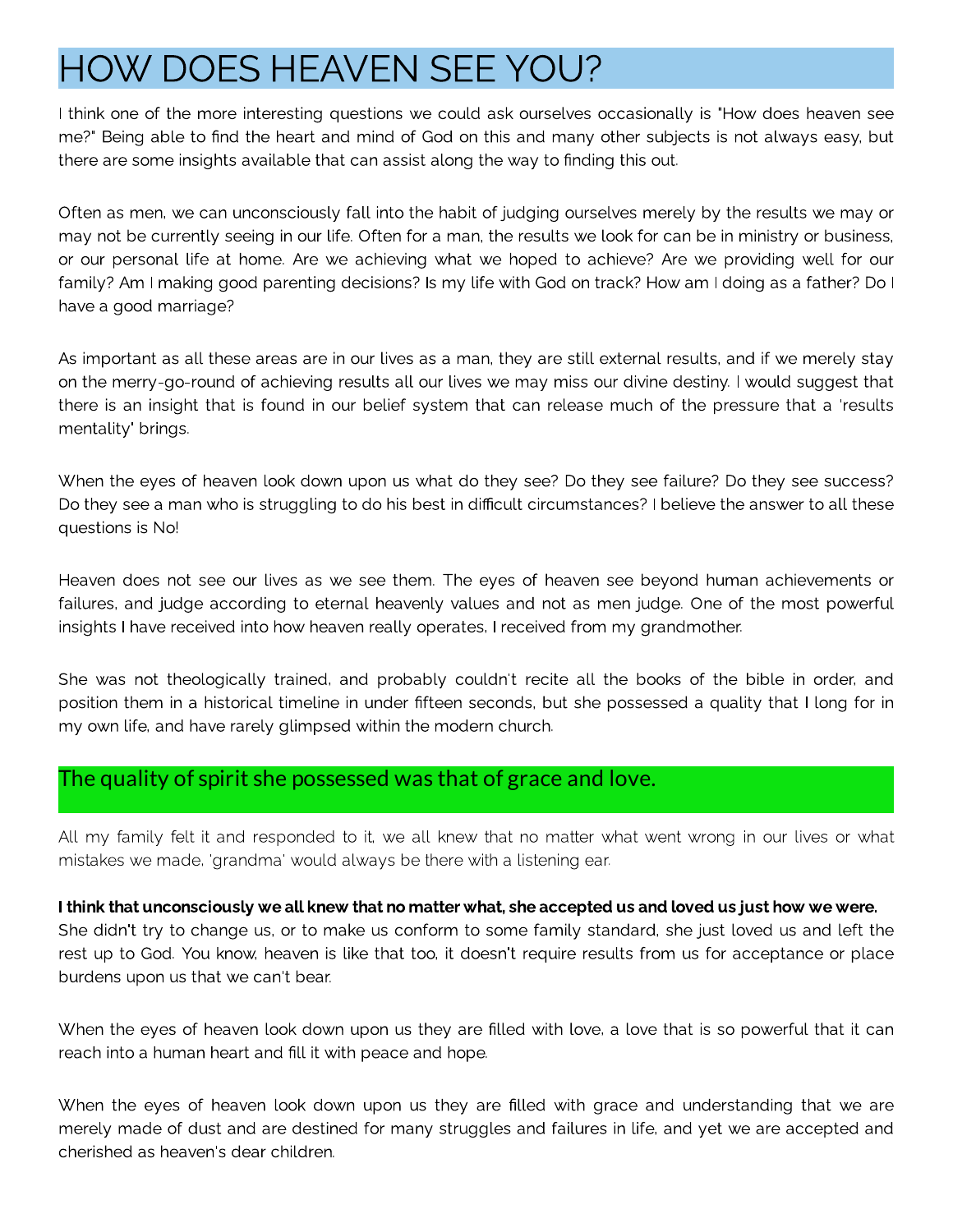When the eyes of heaven look down upon us they are filled with hope and joy, because they know that God's power and ability are strong enough to bring us through any trial we must face on this earth and present us without fault in His presence.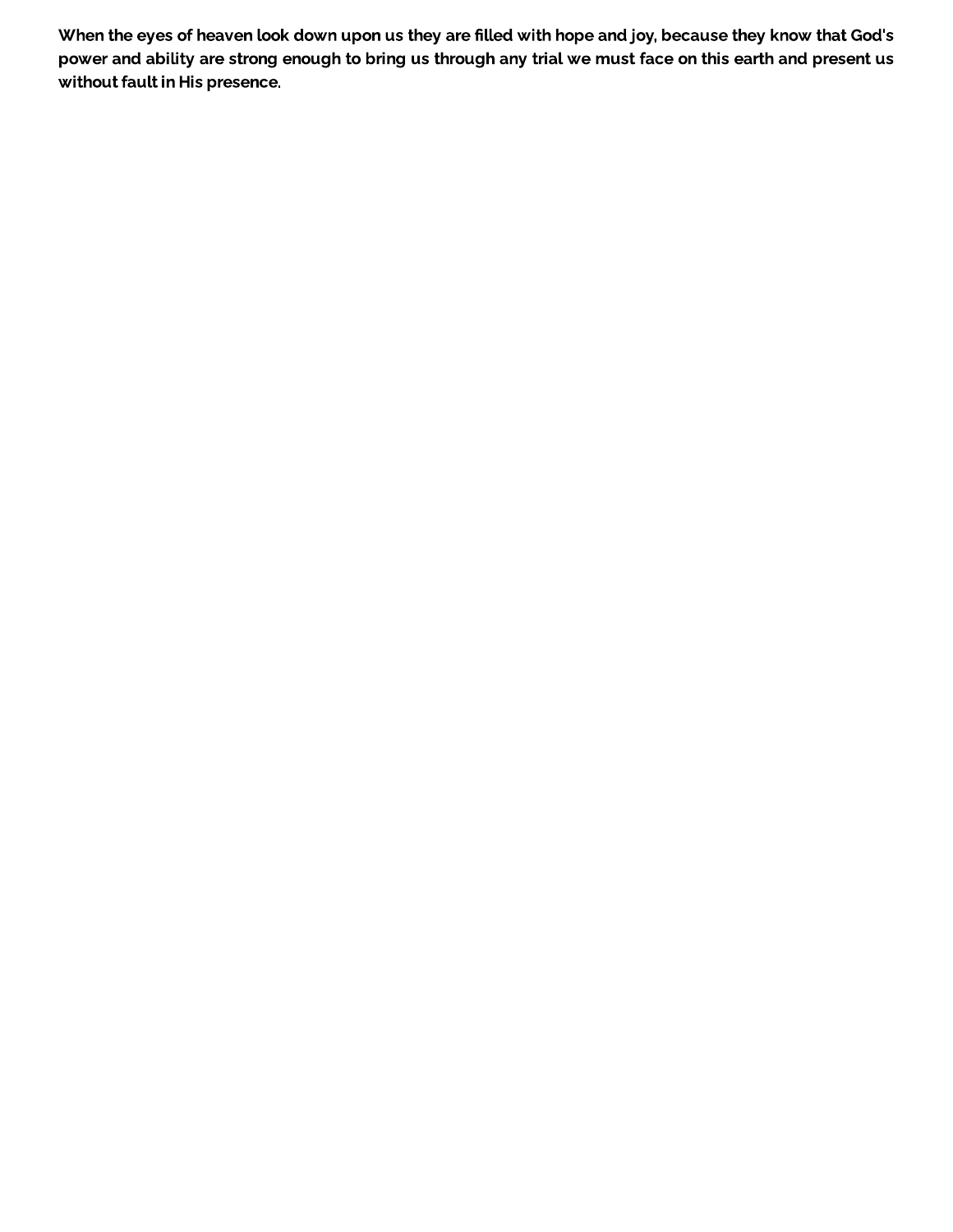### <span id="page-10-0"></span>HOLLYWOOD OR HEAVENWARD

Probably one of the greatest influences our generation faces is the rise and rise of Hollywood. Its subtle<br>persuasion reaches the core of our humanity and identity. One hundred years ago society lauded great achievers in the areas of science or invention, they praised the bravery of explorers and were moved by the works of great painters or authors. Today there are still great things being achieved in these areas, but they have been relegated in the minds of many, due to the shining brightness of Hollywood. have been relegated in the minds of many, due to the shining brightness of Hollywood.

Those who have been born with beauty have transcended those who have been born with brains. The actors<br>and models of this world have become the elite of humanity in the eyes of this generation, and their every word or gesture is recorded and reported to the masses. Many people live out their lives vicariously through "the stars", wishing and dreaming they could be like them. "the stars", wishing and dreaming they could be like them.

The profound influence of Hollywood can be seen in its significant effect on the younger generation. Now I<br>The senioy a good action movie or thriller as much as the rest of us, but I wouldn't ask Arnold Schwarzenegger for enjoy a good action movie or thriller as much as much as much as the rest of us, but I wouldn't ask Arnold Schwarzenegger for the rest of us, but I would schwarzenegger for us, but I would schwarzenegger for the Polline. C his insight into rocket science, or The Rolling Stones how to perform brain surgery.

Movie stars and rock musicians are not any better qualified to give opinions in these areas than others who<br>are raising children, and yet they are idolized by the masses and their views are sought after and accepted as wisdom by many. Now if they were to advise about their chosen area of expertise (Movies or Music) their words would have more relevance. But when they give their opinions on areas such as morality, ethics, and godliness I would seriously question if they have much truth to share with us. godliness I would seriously question if they have much truth to share with us.

Now many of the "stars" are involved in good works programs, although the way that some of them ensure<br>that those good works are publicized widely, does seem more focused upon building notoriety, rather than that the those good works are publicized widely, does seem more focused upon building notoriety, rather than th really 'serving' others out of pure motives.

If any society is to prosper it must exalt the best influences in that society, and continually rise with the<br>improvements that come forth. A person's 'character' should be the major test applied to those who achieve notoriety, as to whether they are 'worthy' of honor or not. When people of dubious or blatantly low character notoriety, as to whether they are 'wordhy' or not. When people of dubious or all they are character. are honored in society we all, as a society, lose.

Moral and ethical character, are foundational stones in our society and therefore must always be preserved and protected. The 'character' of each individual should be the standard by which they are judged in society and not their 'looks only'.